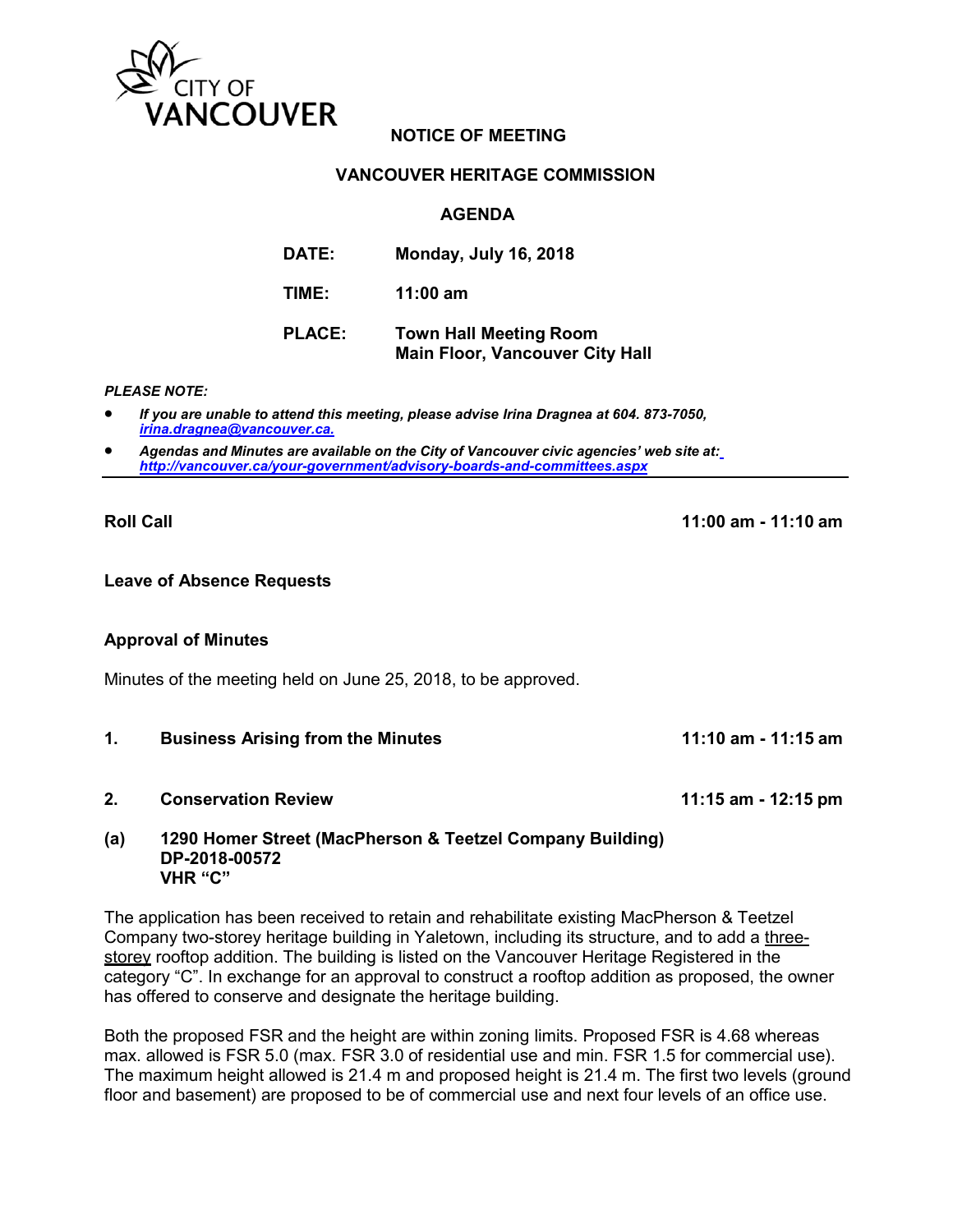The detailed conservation plan presented a high level of physical retention, including structural and comprehensive heritage conservation. The historic principle façade will be thoroughly restored, brick masonry throughout repaired, the main cornice reinstated based on available historical data. The original windows will be mainly preserved and repaired. Those that were removed in the past will be replaced with wood-made replica windows.

Issues: The following relaxations were requested:

- 1. Relaxation of off-street parking & loading requirements (additional Class A bicycle parking is being provided in lieu).
- 2. Encroachments:
	- Alignment of the east façade of the new addition with the east façade of the existing building, currently encroaching beyond the property line by approximately 8";
	- Reinstated historic cornice, projecting beyond the property line by approximately 3'- 0" on Homer and Drake Streets; and
	- Stair and dock-leveler with associated guardrails, etc. beyond the property line, for access to the basement (Level 1) of the building, sunken below the level of the raised dock at Hamilton Street (existing condition).

| <b>Applicant:</b>   | Derek Fleming, Architect, Acton Ostry Architects Inc.<br>Elijah Karlo Sabadlan, Heritage Consultant, Don Luxton and Associates Inc. |
|---------------------|-------------------------------------------------------------------------------------------------------------------------------------|
| Staff:              | Zlatan Jankovic, A/Senior Heritage Planner, City of Vancouver<br>Georgina Lyons, Development Planner, City of Vancouver             |
| <b>Attachments:</b> | Reduced application drawings and conservation plan                                                                                  |

## **3. Heritage Action Plan Update 12:15 pm -1:40 pm**

Staff will provide an update on the Heritage Program Review, including:

- completing historical themes called the Vancouver Thematic Framework;
- updating the Heritage Register with new categories, criteria and gap analysis to represent a diversity of communities, stories and historic places;
- developing a Heritage Strategy and Action Plan; and
- consulting with Musqueam, Squamish and Tsleil-Waututh Nations, community stakeholders and the public on all of the above.

A proposed Heritage Toolkit will be presented to address issues that were identified in consultant studies completed last year and shared with the public for comment from May to August, 2017.

Key topics to be addressed include, but are not limited, to: stewardship of City-owned sites; policies and regulations to advance heritage conservation; and changes to application review processes.